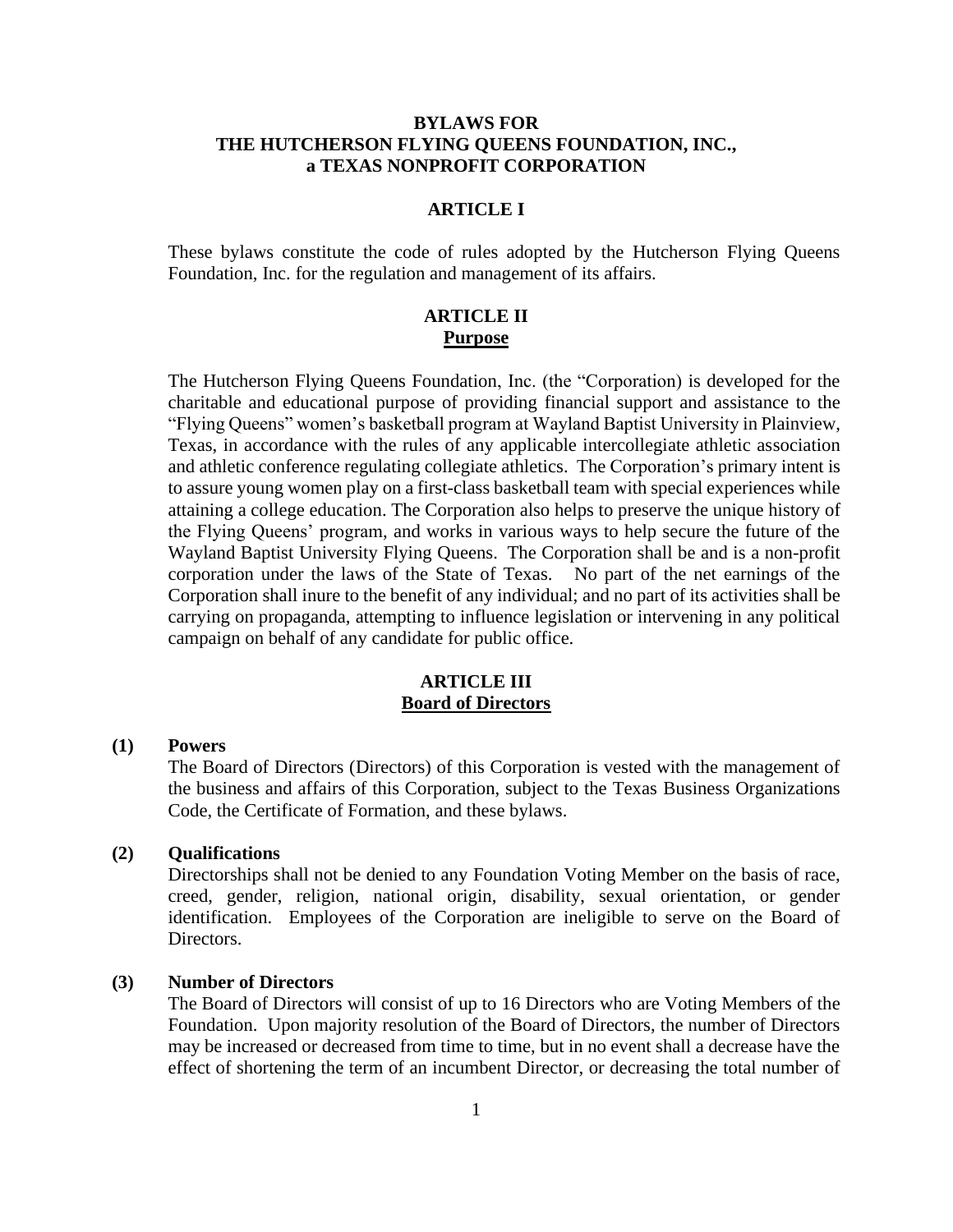Directors to less than three Directors. Until the first meeting for electing the Directors occurs, the initial Board of Directors shall consist of the persons listed in the Certificate of Formation as constituting the initial Board.

#### **(4) Term of Directors**

Directors shall serve terms of three years, commencing on the January 1 of the year following election. A Director may succeed himself/herself for only one consecutive term. After serving two consecutive terms, a Director must vacate the position for at least one year before seeking re-election to another term. A one-time special exception to the term limitation is made for the year 2021 to allow the Director with a special skill-set who is serving as Treasurer to be re-elected at the annual meeting in 2020 and to serve an additional one-year term in 2021 for the purpose of mentoring and training another Director to serve as Treasurer of the Corporation and to permit an outside CPA client review of the books of the Corporation prior to the transition to a new Treasurer.

#### **(5) Election of Directors**

Elections for Directors filling expired terms shall be held at the annual meeting of the Voting Members each year. When an election or re-election is made, the new term commences on January 1 of the year following the election. If a replacement of a Director for an unexpired term is made, the replacement shall be considered effective on approval by the Board of the replacement, and the Director shall stand for election for the remainder of the unexpired term of the Director replaced at the next annual meeting of the Voting Members. Board members, whose terms have expired on December 31 of a year, may continue serving until their successors are chosen. Upon election at the annual meeting until assuming office on January 1 of the following year, newly elected directors shall participate in an orientation regarding the Corporation and the duties of a Director and shall join the non-departing Directors to elect officers for the following year.

#### **(6) Staggered Terms**

There shall be staggered terms of office for Directors so that one-third of the directorships shall be up for election each year (or if the number does not evenly divide by thirds, the board shall be divided as close to thirds as possible). The system for staggered terms of office shall be implemented as follows: At the meeting of the Board of Directors at which these bylaws are adopted there shall be a drawing in order to determine the initial terms of the Directors. After the drawing, two board member shall have an initial term of one year, three board members shall have terms of two years, and three board members shall have terms of three years. The minutes of this board meeting shall show the results of the drawing.Initial directors serving less than a full three-year term as their initial term (i.e., directors who draw a one-year term or two-year term), shall be considered to not have served a full three-year term for purposes of the limits on more than two successive terms, and are thus eligible for two successive terms following the initial term.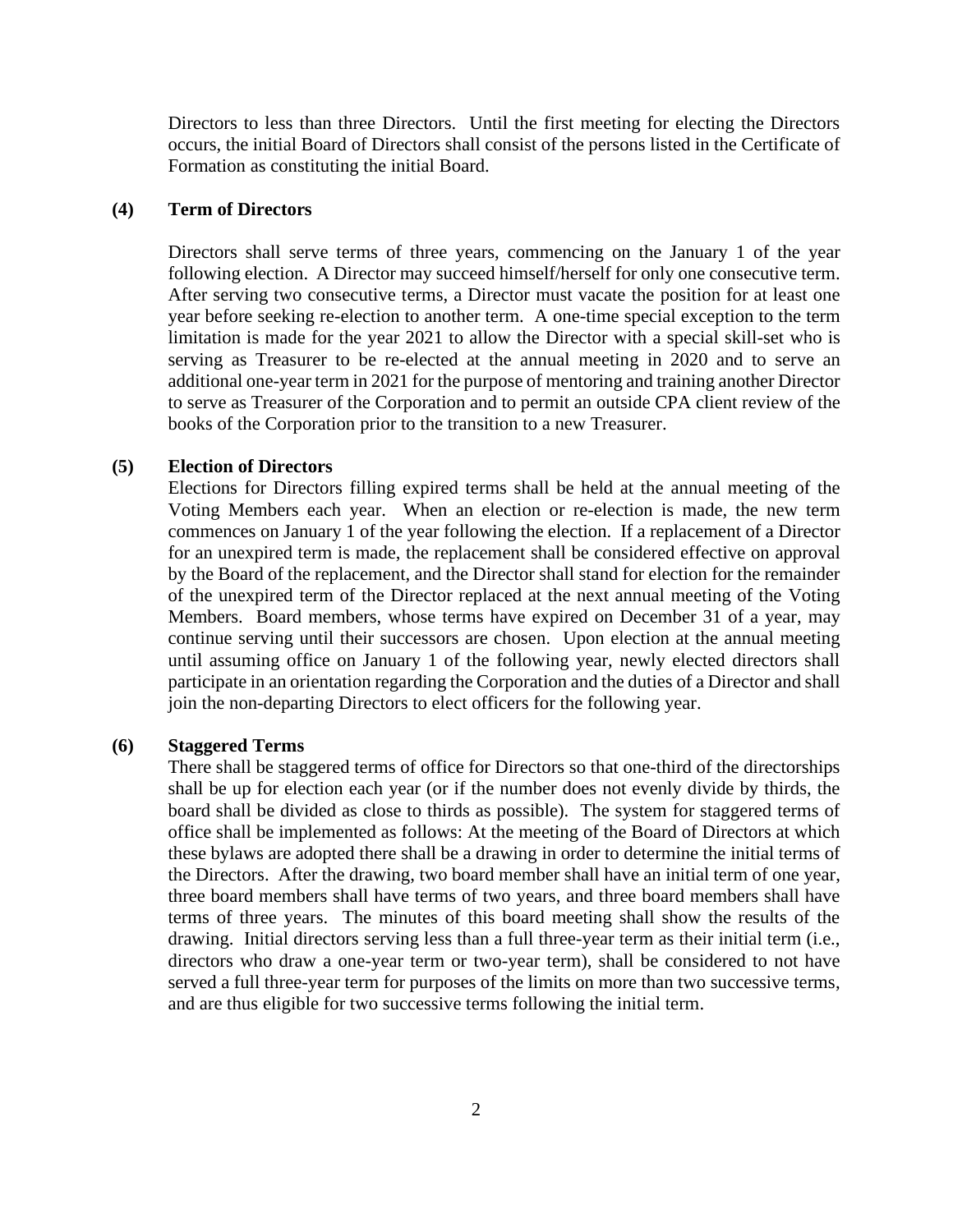### **(7) Resignation**

Any Director may resign at any time by delivering written notice to the Secretary or President of the Board of Directors. Such resignation shall take effect upon receipt or, if later, at the time specified in the notice.

#### **(8) Removal**

Any Director may be removed without cause, at any time, by a majority of the entire Board of Directors, at a Regular or Special Meeting called for that purpose. Any Director under consideration of removal must first be notified about the consideration by written notice at least five days prior to the meeting at which the vote takes place.

# **(9) Vacancies**

Vacancies shall be filled by majority vote of the remaining members of the Board of Directors, though less than a quorum, and the Director filling the vacancy shall serve for the remainder of the term of the directorship that was vacated. Vacancies shall be filled as soon as practical. Any Director may make nominations to fill vacant directorships.

### **(10) Compensation**

Directors shall not receive any salaries or other compensation for their services, but, by resolution of the Board of Directors, may be reimbursed for any actual expenses incurred in the performance of their duties for the Corporation, as long as a majority of disinterested Board of Directors approve the reimbursement. The Corporation shall not loan money or property to, or guarantee the obligation of, any Director.

# **ARTICLE IV Code of Ethics**

The Corporation and its Directors and Employees will comply with the Corporation's Code of Ethics, attached as Exhibit A.

## **ARTICLE V Board Meetings**

### **(1) Place of Board Meetings**

Regular and Special Meetings of the Board of Directors will be held at a location decided upon by the Board or at any other place that the President may designate, or such meetings can be held and participated in by conference telephone or by other electronic means of participation without being physically present in the meeting location.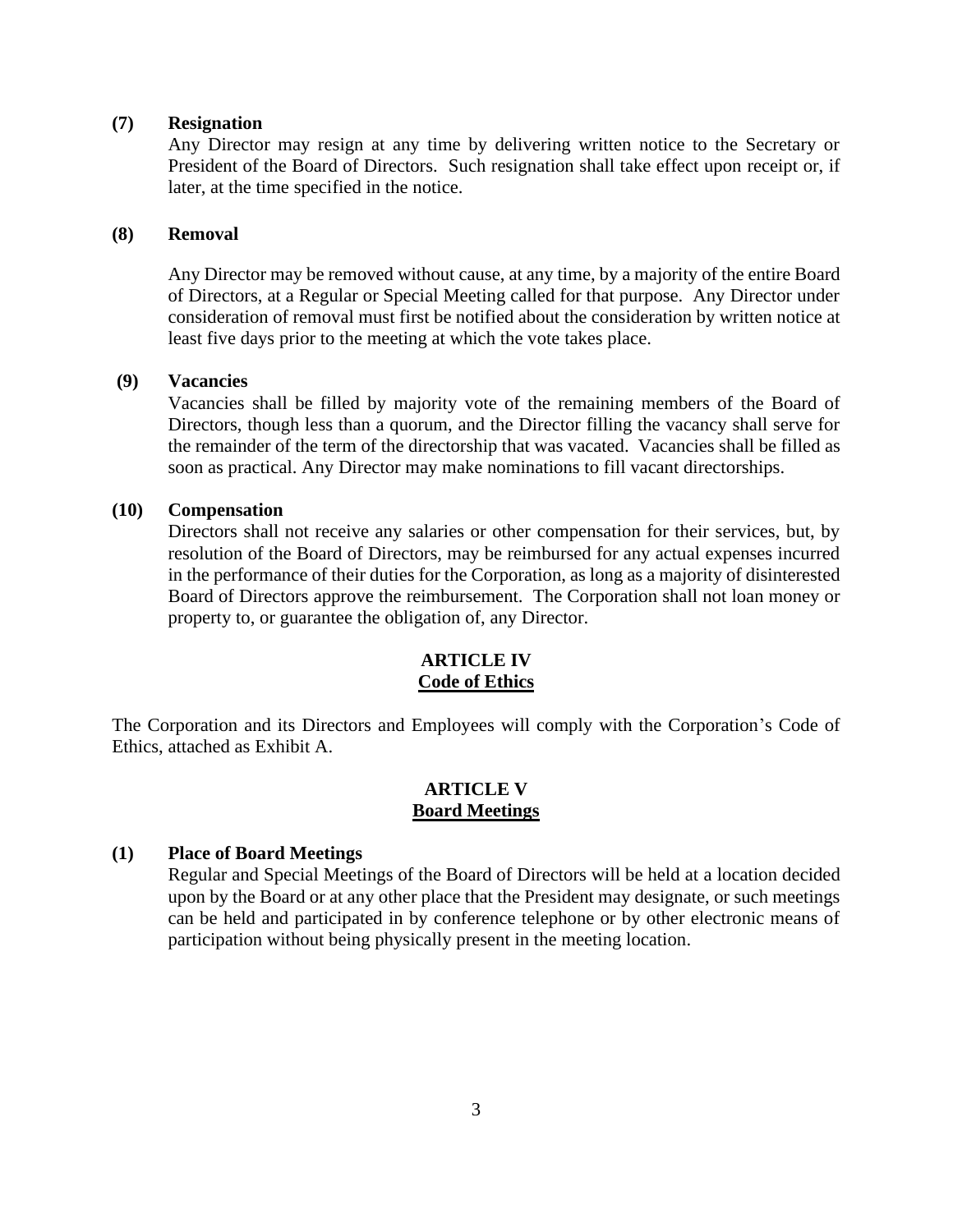#### **(2) Regular and Special Meetings**

Regular meetings of the Board of Directors shall be held quarterly in person or by conference or electronic call, or more frequently as deemed necessary by the Board of Directors. Special Meetings may be called by the President or any three Directors. An orientation meeting will be held each year for the new members of the Board of Directors.

### **(3) Notice of Board Meetings**

Notice of the date, time, and place of Regular Meetings shall be given to each board member by regular mail, telephone (including voice mail), facsimile, or e-mail no less than 7 days notice prior to the meeting. Notice of the date, time, and place of special meetings shall be given to each board member using the same methods, but with no less than 3 days notice prior to the meeting, with the exception of special meetings held to amend the Certificate of Formation or bylaws, for which a 10-day written notice by mail or facsimile shall be required specifying the proposed amendment.

# **(4) Waiver of Notice**

Attendance by a Director at any meeting of the Board of Directors for which the Director did not receive the required notice will constitute a waiver of notice of such meeting unless the Director objects at the beginning of the meeting to the transaction of business on the grounds that the meeting was not lawfully called or convened.

### **(5) Quorum**

A majority of the incumbent Directors (not counting vacancies) shall constitute a quorum for the purposes of convening a meeting or conducting business. At Board meetings where a quorum is present, a majority vote of the Directors attending shall constitute an act of the Board unless a greater number is required by the Certificate of Formation or by any provision of these bylaws.

### **(6) Actions without a Meeting**

Any action required or permitted to be taken by the Board of Directors under the Texas Non-Profit Corporation Act, the Certificate of Formation, and these bylaws may be taken without a meeting, if all of the Directors individually and collectively consent in writing, setting forth the action to be taken. Such written consent shall have the same force and effect as a unanimous vote of the Board.

#### **(7) Open Meetings**

Meetings shall be open to the general public, except when personnel, real estate, or litigation matters are being discussed.

### **(8) Proxy Voting Prohibited**

Proxy voting is not permitted.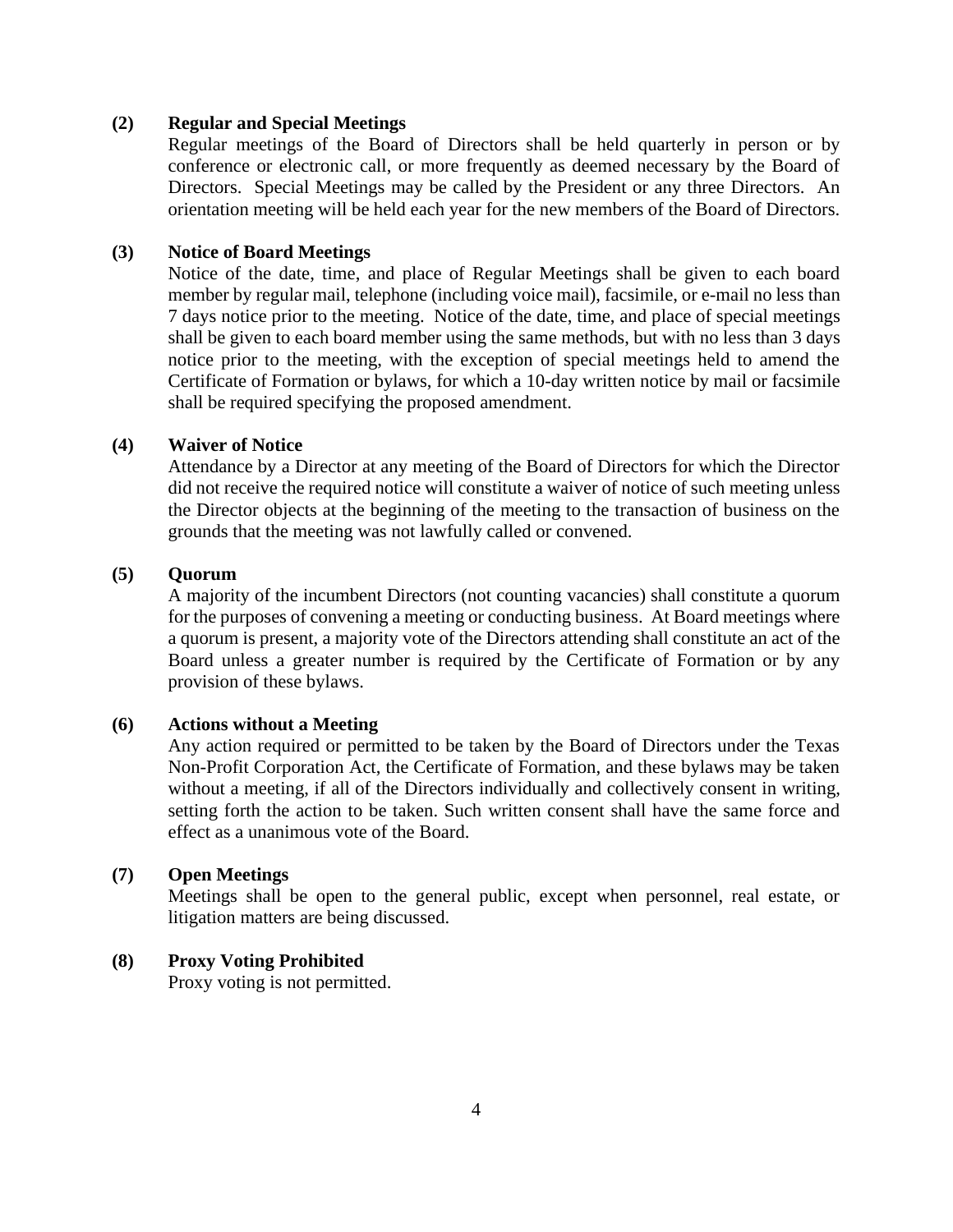# **ARTICLE VI Officers**

# **(1) Roster of Officers**

The Corporation shall have a President, First Vice President, Second Vice President for Team Support, Second Vice President for Funding/Social Activities, Second Vice President for Membership and Marketing, Secretary, and Treasurer. The Corporation may have, at the discretion of the Board of Directors, such other officers as may be appointed by the Directors. One person may hold two or more offices, except those serving as President or Secretary.

# **(2) Election and Removal of Officers**

All officers shall serve one-year terms from January 1 to December 31. The election of officers shall be conducted in a meeting of the non-departing Directors and the newly elected Directors' at a date set by the President in the month of December following the annual meeting. The meeting for the purpose of electing officers can be an in person, telephonic or electronic meeting. Officers shall remain in office until their successors have been elected. Officers may serve consecutive terms without limit. The election of officers shall be by majority vote of the Board of Directors that will constitute the Board of Directors on January 1 of the following year attending the meeting. The newly elected officers shall take office on January 1.

### **(3) Vacancies**

If a vacancy occurs during the term of office for any elected officer, the Board of Directors shall elect a new officer to fill the remainder of the term as soon as practical, by majority vote of Directors present.

### **(4) Officers**

# **A. President**

- The President will supervise and control the affairs of the Corporation and shall exercise such supervisory powers as may be given her by the Board of Directors.
- The President will perform all duties incident to such office and such other duties as may be provided in these bylaws or as may be prescribed from time to time by the Board of Directors.
- The President shall preside at all board meetings and shall exercise parliamentary control in accordance with Roberts Rules of Order.
- The President shall serve as an ex-officio member of all committees, unless otherwise provided by the Board of Directors or these bylaws.
- The President shall be the primary liaison with the University and coaches.
- The President shall ensure ongoing fundraising in coordination with the Second Vice President for Funding/Social Activities.
- The President shall recommend timelines and resources needed to achieve the goals of the Corporation.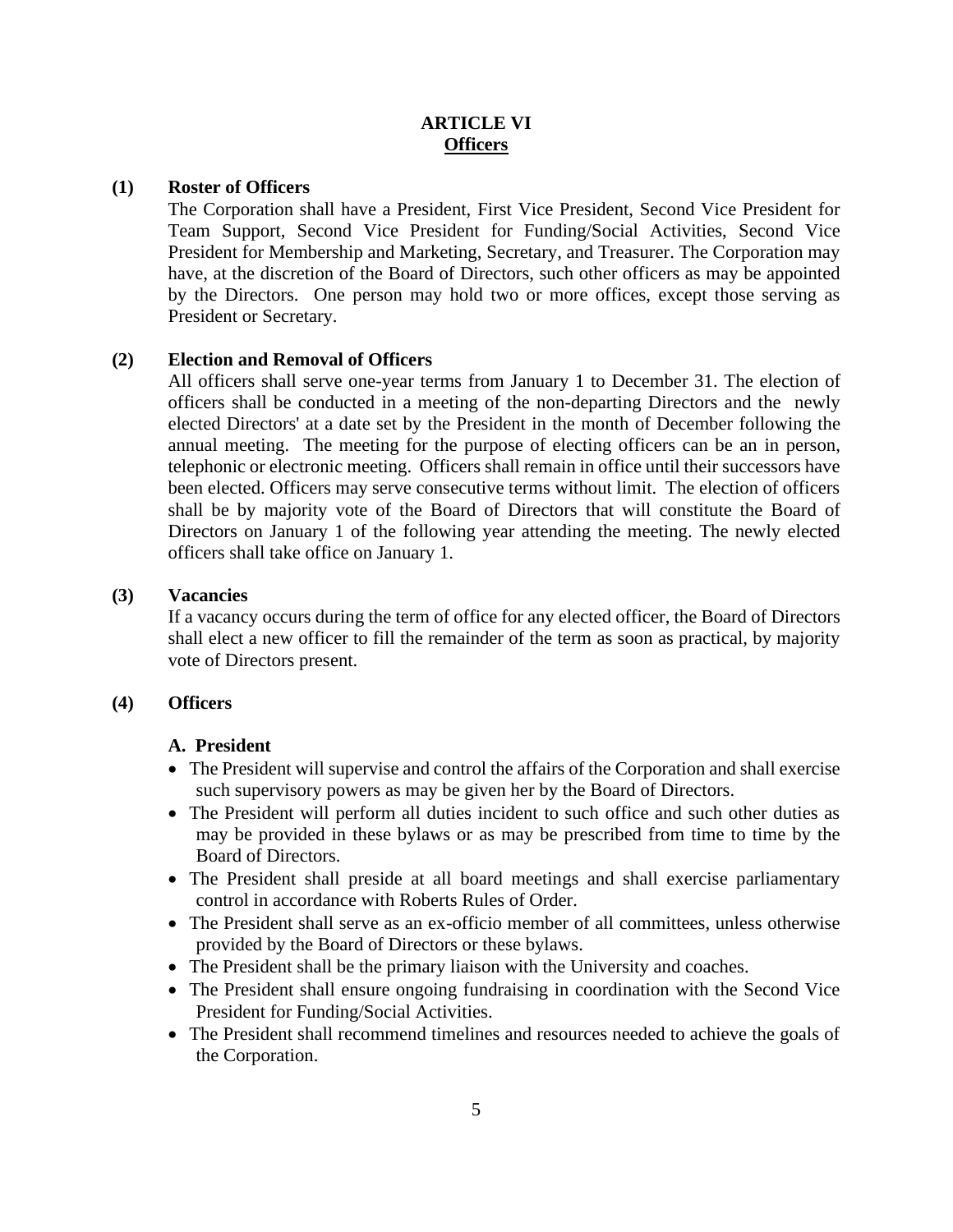- The President shall work to actively engage board members, alumni and associations/friends of the Corporation in coordination with the Second Vice President for Funding/Social Activities.
- The President shall refine and ensure effective ongoing communication of all types (web presence, social media, newsletter, external relations) in coordination with a standing committee for communication that shall be members with knowledge and expertise in use of the web and social media.
- The President shall appoint all committee chairs.
- The President shall provide a year-end report of the activities and accomplishments of the Foundation during the past year no later than January 15 of the following calendar year, and the report shall be published to all of the membership of the Foundation.
- The President, or her designee, shall be responsible for the strategic recruitment of new board members.
- The President, or her designee, shall be responsible for developing an orientation program for new board members and conducting the orientation immediately after the election of new board members and prior to the December officer election meeting.

# **B. First Vice President**

- The First Vice President shall understand and assist with all duties of the President and shall act in place of the President in the event of the President's absence, inability, or refusal to act, and shall exercise and discharge such other duties as may be required by the board. She shall coordinate all meetings with the President and develop the agenda for each meeting of the Board of Directors.
- The First Vice President shall serve as the parliamentarian and interpret any ambiguities of the bylaws.
- The First Vice President shall refine and ensure the on-going evaluation and effectiveness of the Corporation.
- The First Vice President carries out special assignments as requested by the board or the President.

# **C. Second Vice President for Funding/Social Activities**

- The Second Vice President for Funding/Social Activities shall, with input and assistance from the President, lead the corporation in developing funding and grant sources to obtain the funding needed to achieve the purposes of the Corporation.
- The Second Vice President shall be the leader in developing ideas for the annual meeting and encouraging attendance.
- The Second Vice President shall work to actively engage board members, alumni and associations/friends of the Corporation and shall coordinate with the Second Vice President for Membership and Marketing on overlapping opportunities and responsibilities to ensure efficient and successful fund raising and social activity results.
- The Second Vice President understands the roles of the President and First Vice President, and in the absence of both shall preside at meetings and assume the duties of the office.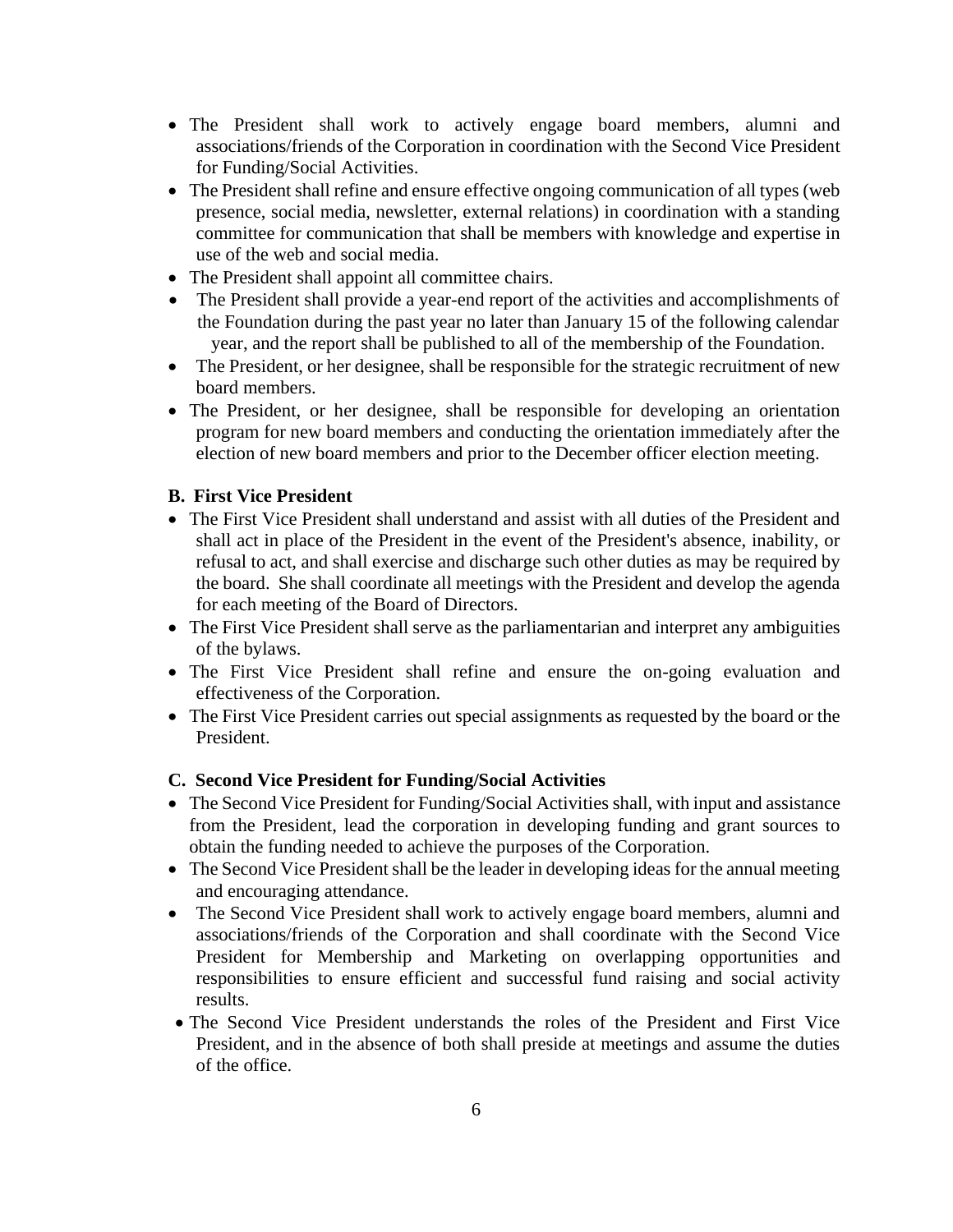#### **D. Second Vice President for Team Support**

- The Second Vice President for Team Support shall be in charge of membership recruitment in the Plainview area.
- The Second Vice President shall serve as a liaison to team members and make the team feel a part of the Flying Queens heritage.
- The Second Vice President for Team Support shall attend, to the extent possible, university functions related to athletics and represent the Corporation at such events.

## **E. Second Vice President for Membership and Marketing**

- The Second Vice President for Membership and Marketing shall oversee the membership database and share folder, or other subsequent membership files.
- The Second Vice President shall oversee a password-protected shared folder that shall be restricted to the Board of Directors or specific Board members.
- The Second Vice President shall chair a committee, if appointed, to assist with the office's responsibility for developing marketing and membership campaigns, controlling uniform marketing messages across print and electronic platforms, developing surveys and forms, assisting with event planning and promotion, handling database management, print and electronic advertising, mail-outs, advertising specialties and logos, graphics, and presentations.
- The Second Vice President shall recommend for Board of Directors' approval outside contractors needed for the technical skills to develop and implement the Corporation's social media platforms, advertising specialties, graphic design, printing and copying, mailouts, catering services, signage, database programs, and spreadsheets.
- The Second Vice President shall chair an ad hoc committee, if appointed, or work in other collaborative waysto develop a style guide to ensure a consistent and professional voice in all print and electronic materials and establish an effective review and approval process for producing and finalizing all marketing and membership materials.
- When requested by the President, the Second Vice President shall collaborate on formal internal and external communications among the Board of Directors or outside professional entities that address or advance the purposes of the Corporation.

### **F. Secretary**

- The Secretary will perform all duties incident to the office of Secretary and such other duties as may be required by law, by the Certificate of Formation, or by these bylaws.
- The Secretary shall attest to and keep the bylaws and other legal records of the Corporation, or copies thereof, at her principal residence.
- The Secretary shall take or ensure that someone takes minutes of all meetings of the committees and Board of Directors, and shall keep copies of all minutes at her principal residence.
- The Secretary, in addition to keeping hard copies of all of the aforementioned documents, will also place these documents in shared or restricted folders in Dropbox, or a similar cloud storage platform set up by the Corporation, and maintain a backup copy of all aforementioned documents on an external hard drive or other electronic device provided by the Corporation.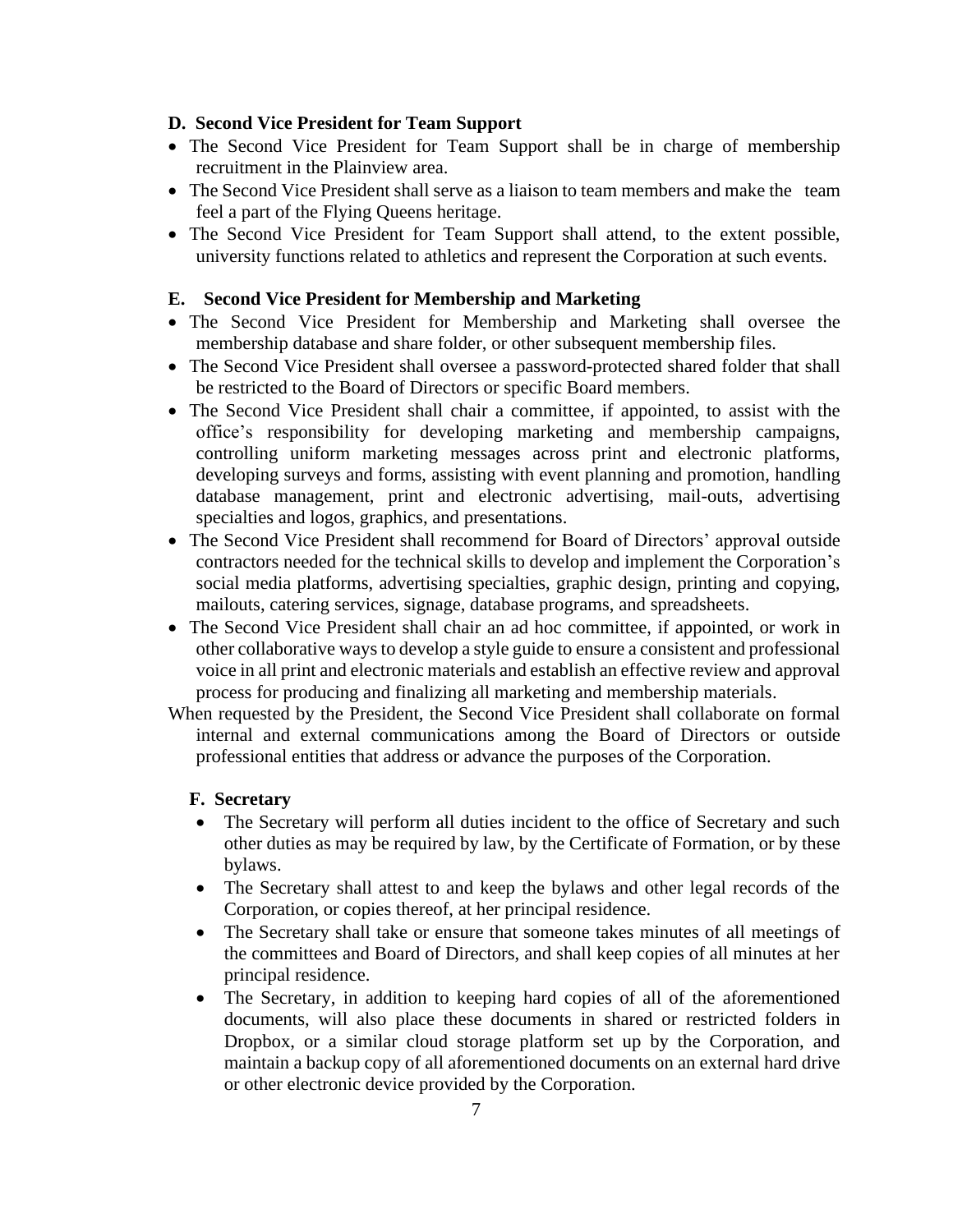- The Secretary shall keep a record of the names and addresses of the Directors at her principal residence.
- The Secretary shall, with the approval of the Board of Directors, set up procedures for any elections held by the Corporation. The Secretary shall keep a record of all votes cast in such elections.
- The Secretary shall ensure that all records of the Corporation, minutes of all official meetings, and records of all votes, are made available for inspection by any member of the Board of Directors during regular business hours.
- The Secretary shall see that all notices are duly given in accordance with these bylaws or as required by law.
- The Secretary shall see that all books, reports, statements, certificates, and other documents and records of the Corporation are properly kept and filed.
- In the case of the absence or disability of the Secretary, or the Secretary's refusal or neglect to fulfill the duties of Secretary, the First Vice President shall perform the functions of the Secretary.

# **G. Treasurer**

- The Treasurer will have charge and custody of all funds of the Corporation, will oversee and supervise the financial business of the Corporation, will render reports and accountings to the Directors as required by the Board of Directors, and will perform in general all duties incident to the office of Treasurer and such other duties as may be required by law, by the Certificate of Formation, or by these bylaws, or which may be assigned from time to time by the Board of Directors.
- The Treasurer shall devise a plan providing for the acceptance and disbursement of all funds of the Corporation which shall be approved by the Board of Directors.
- The Treasurer, with the approval of the Board of Directors, shall set up all checking, savings, and investment accounts of the Corporation and deposit all such funds in the name of the Corporation in such accounts.
- The Treasurer's signature shall be the authorized signature for all checking, savings, and investment accounts of the Corporation unless the Treasurer, with the approval of the Board of Directors, designates another member of the Board of Directors or employee of the Corporation as the authorized signatory for a particular type of disbursement.
- The Treasurer shall prepare a quarterly report for the Board of Directors, providing an accounting of all transactions and of the financial conditions of the Corporation. In addition to keeping electronic books, containing all of the aforementioned reports, the Treasurer will also place these documents in shared or restricted folders in Dropbox, or a similar cloud storage platform set up by the Corporation, and maintain a backup copy of all aforementioned documents on an external hard drive or other electronic device, provided by the Corporation.
- The Treasurer shall prepare and file all annual reports required by the State of Texas and the Internal Revenue Service to maintain corporate and non-profit status for the corporation.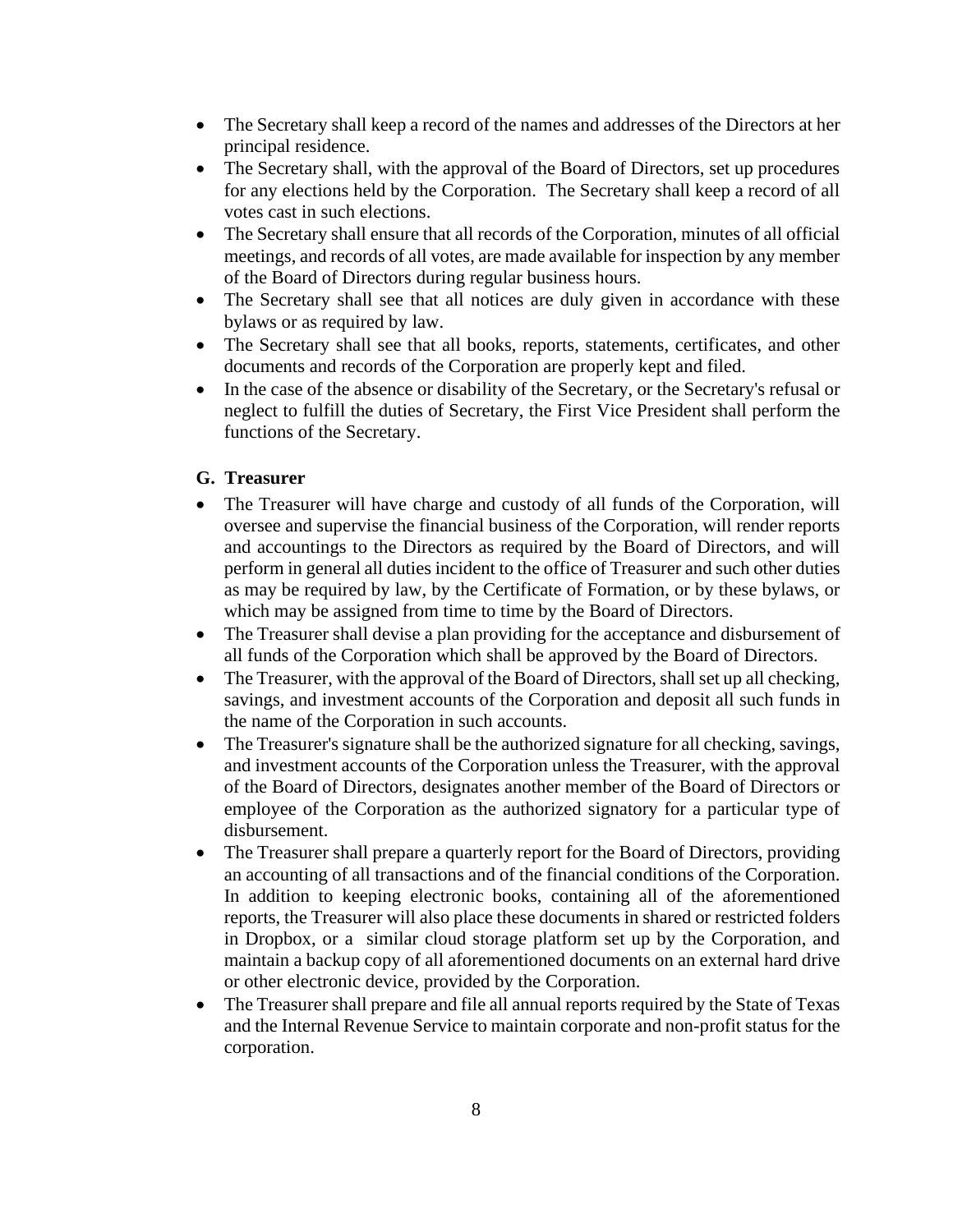- The Treasurer shall prepare and mail annual tax reporting statements to financial contributors as needed for tax deductions and reporting to the Internal Revenue Service.
- The Treasurer shall keep all financing records, books, and annual reports of the financial activities of the Corporation at her principal residence and make them available at the request of any Director or member of the public during regular business hours for inspection and copying.

# **ARTICLE VII Members**

#### **(1) Membership Groups**

- A. All members of the Claude Hutcherson extended family, former players on the Hutcherson Flying Queens and Queen Bees, former Flying Queens and Queen Bee coaches and their spouses, team managers, and trainers are eligible for Membership in the Corporation (referred to as "Members").
- B. Effective January 1, 2021, all Members, as set forth in (1) A above, who pay annual dues in the amount set annually by the Board of Directors shall be eligible to vote on each matter submitted by the Board of Directors to a vote at a Regular of Special Membership meeting (referred to as "Voting Members").C. All family and friends of former Hutcherson Flying Queens and Queen Bees, coaches and assistant coaches, and present and former Wayland Baptist University faculty and staff, and Flying Queen supporters and fans are eligible for Associate membership in the Corporation (referred to as "Associates.")
- D. Flying Queen Legacy Members are people who give money to the Foundation through their wills or estate planning in an amount of \$25,000 or more, or who make a major lifetime donation of \$25,000 which can be paid in 5 annual payments of \$5,000, or who donate more than \$25,000 to the Corporation through other means.

## **(2) Rights of Members**

Each Voting Member of the Corporation shall be entitled to one vote on each matter submitted by the Board of Directors to a vote at a Regular or Special Membership meeting, except to the extent that the voting rights are limited or denied by the Certificate of Formation. No Member, Voting Member, Associate, or Legacy Member shall be entitled to any dividend or any part of the income of the Corporation or to share in the distribution of the corporate assets upon dissolution. The Board of Directors has the discretion to decide which, if any, matters shall be submitted to the Voting Members for a vote, except that the following decisions will always be submitted to the Voting Members for a vote: election of the Board of Directors, dissolution of the Corporation, merger or consolidation with another corporation, and amendments to the Corporation's certificate of formation.

### **(3) How the Members Can Legally Act**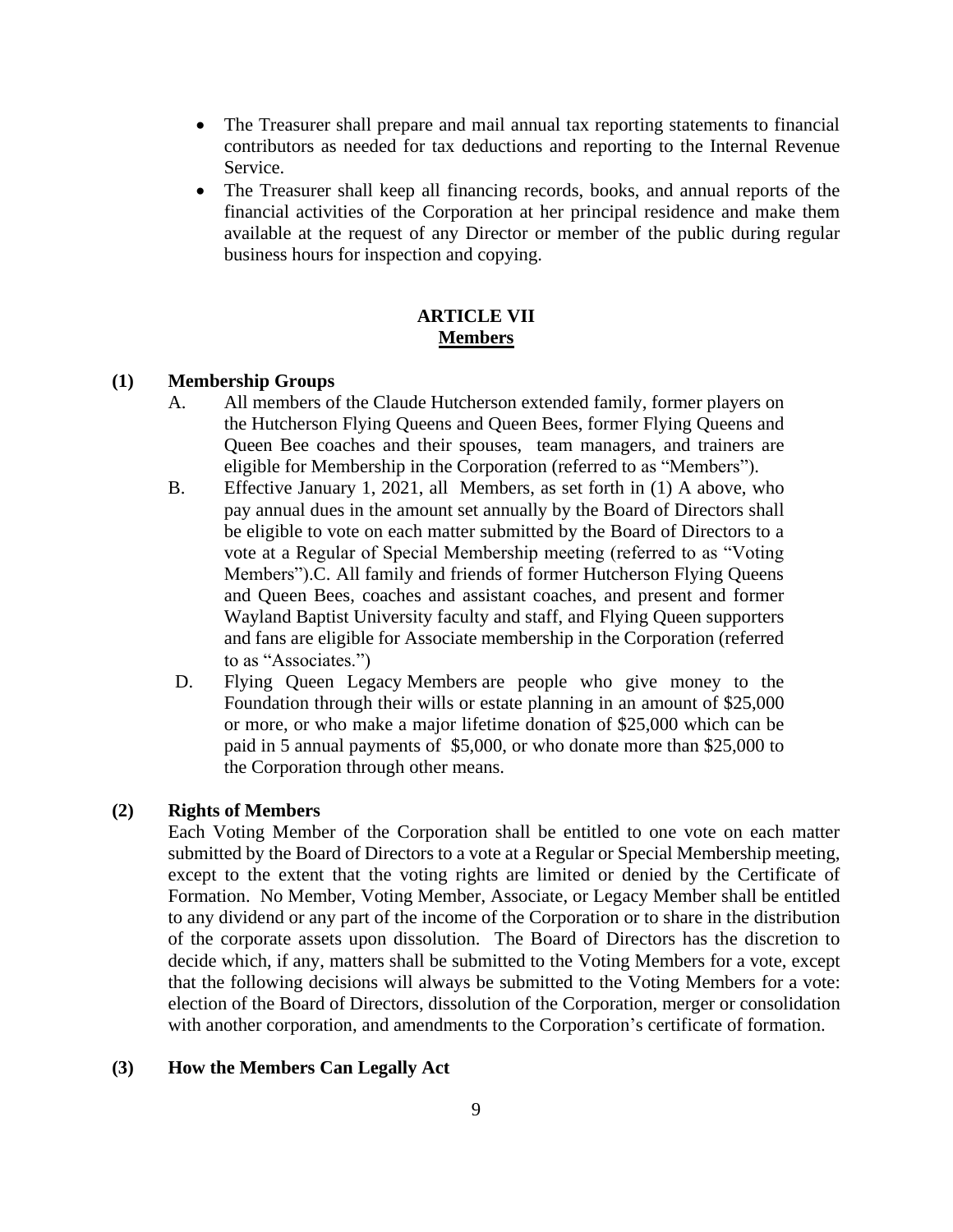The Members may act only at a properly called meeting of the membership. At such a meeting, a vote of a majority of the Voting Members in attendance shall be an act of the membership, except that a two-thirds majority of the Voting Members in attendance shall be required for the following: dissolution of the Corporation, merger or consolidation with another corporation, and amendments to the Corporation's certificate of formation.

### **(4) Regular Membership Meetings**

The Voting Members shall meet either in person or electronically, at least once a year*,* at a time designated by the Board of Directors, for the purpose of transacting any business that the Board of Directors may submit to the Voting Members. Regular Membership Meetings shall take place at a time and place designated by the Board of Directors or by an electronic system allowing participation, and provided to the Voting Members by notice as required below.

### **(5) Notice of Regular Membership Meetings**

Written notice of the Regular Membership Meeting shall be given not less than 30 calendar days nor more than 60 calendar days before the date that such a meeting is to be held. Such written notice shall be delivered by electronic transmission, mail, in person, or by facsimile, and shall state the electronic method or place, day, and time of the meeting.

#### **(6) Special Membership Meetings**

Special Membership Meetings may be called at any time by the President, by a majority of the Board of Directors, or on written request of 25 members.

#### **(7) Notice of Special Meetings**

Notice of Special Membership Meetings shall be given in the exact same manner as notice for the Annual Membership Meeting as provided for above, except that the notice shall contain the purpose for which the meeting is called.

# **(8) Enrollment of Members**

The Board of Directors shall adopt a membership application form. The application form shall require the name, address, email address and telephone number of each applicant and the affiliation that the person believes makes him/her eligible to be a Member or Associate of the corporation. There shall be a space for the secretary to sign certifying that the secretary believes the applicant to be eligible to be a Member or Associate of the corporation. The applicant becomes a Member upon the secretary's signature on the application form. The secretary shall keep an up-to-date list of Members, Voting Members, and Associates.

#### (9) **Membership Dues**

Effective December 1, 2020 and annually thereafter, the Board of Directors shall set the amount of the annual membership dues. The Treasurer shall send a dues notice to each Member immediately after December 1 of each year to announce the annual dues rate for the following year and to give each Member an opportunity to pay the annual dues amount by January 31 to become a Voting Member. Annual membership dues shall be waived for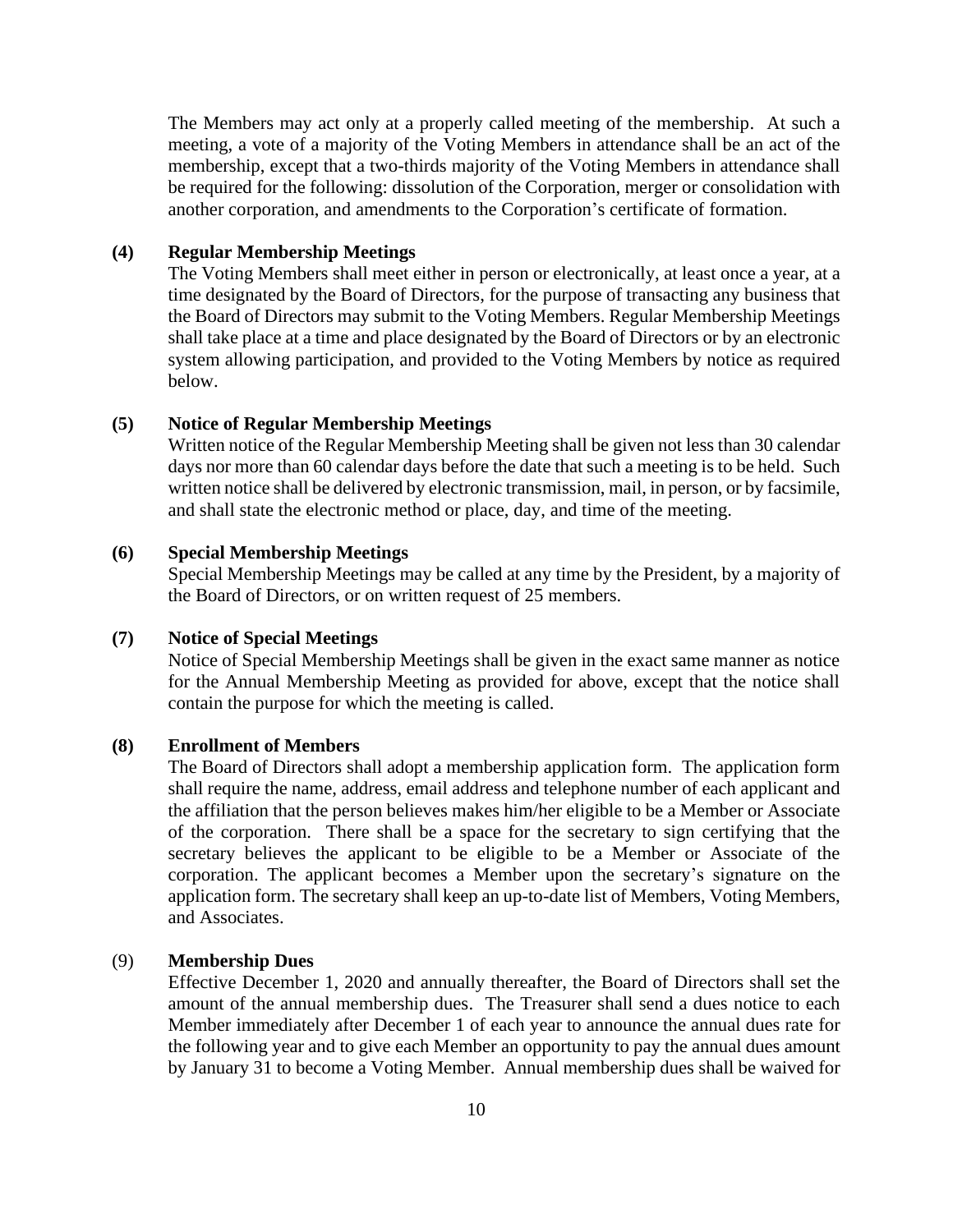the first five years following graduation from Wayland and such Members shall be automatically added to the Voting Member list during such five year period.

# **ARTICLE VIII Rules of Procedure**

The proceedings and business of the Board of Directors shall be governed by Robert's Rules of Parliamentary Procedure unless otherwise provided herein.

# **ARTICLE IX Operations**

### **(1) Execution of Documents**

Unless specifically authorized by the Board of Directors or as otherwise required by law, all final contracts, deeds, conveyances, leases, promissory notes, or legal written instruments executed in the name of and on behalf of the Corporation shall be signed and executed by the President and one other member of the Board of Directors (or such other persons designated by the Board of Directors), pursuant to the general authorization of the Board. All conveyances of land by deed shall be signed by the President or two other members of Board of Directors and must be approved by a resolution of the Board of Directors.

#### **(2) Disbursement of Funds**

Financial Transactions which have a value of \$500.00 or more shall require majority approval of the Board of Directors. In all other transactions, the Treasurer may dispense with the funds of the Corporation in accordance with the annual budget approved by the Board of Directors and the purposes of the Corporation as set out in the Certificate of Formation and these bylaws. Notwithstanding the above, all checks of more than \$1,000 disbursing funds from any of the Corporation's accounts shall require the signatures of at least two of the following: the President, Vice President, Secretary, or Treasurer.

#### **(3) Records**

The Corporation will keep correct and complete records of account and will also keep minutes of the proceedings of the Board meetings and Committees. The Secretary will keep at her principal place of residence the original or a copy of its bylaws, including amendments to date certified by the Secretary of the Corporation.

#### **(4) Inspection of Books and Records**

All books and records of this Corporation may be inspected by any Director for any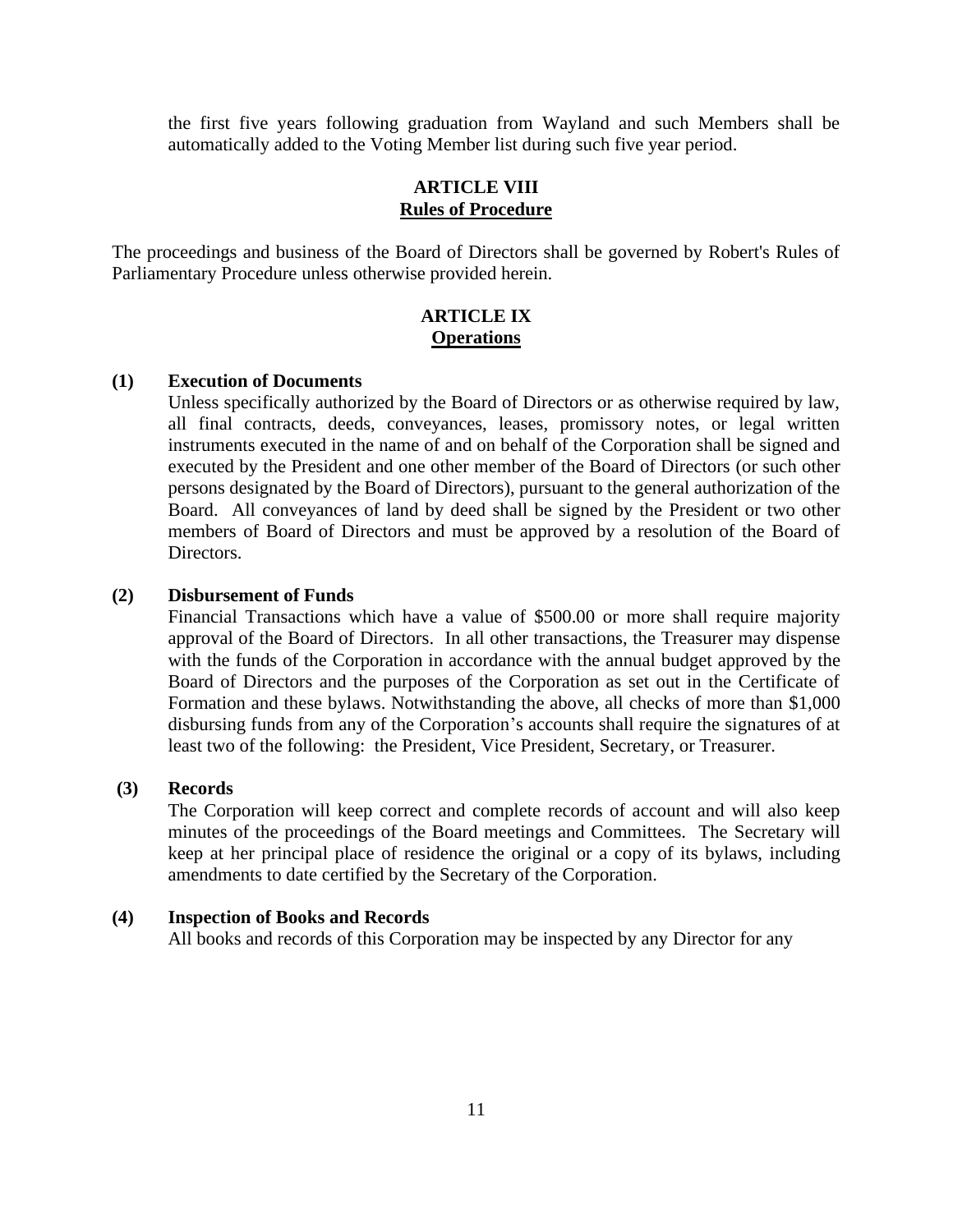#### **(5) Loans to Management**

The Corporation will make no loans to any of its Directors or Officers.

## **(6) Amendments**

The Board of Directors may adopt amendments to the Certificate of Formation by a vote of two-thirds of Directors present at a meeting where a quorum is present and present to the membership for a vote of approval. The bylaws may be amended at any time by a vote of the majority of Directors at a meeting where a quorum is present.

#### **(7) Fiscal Year**

The fiscal year for the Corporation will be the calendar year of January 1 to December 31.

# **(8) Audit**

When the Corporation has assets of One Million Dollars, the Corporation shall have an annual audit to be completed by May 1 of each year for the previous fiscal year. Prior to the transition of the office of Treasurer, there shall be a CPA client review of the books conducted by an outside CPA.

# **ARTICLE X Amendment; Interpretation**

# **(1) Power to Amend the Bylaws and Articles**

The Bylaws of the Corporation will be reviewed every three (3) years by a Board Committee appointed by the President and will report its findings and any recommended changes to the Board for acceptance and vote."The affirmative vote of a majority of the Board of Directors of the Corporation shall be required to modify, amend, or repeal these Bylaws and to recommend changes to the Articles of Incorporation of the Corporation.

### **(2) Interpretation**

These Bylaws are to be construed and interpreted at all times so as to be consistent and in compliance with the rules and regulations of the Internal Revenue Code of 1959, as amended, and the Texas Revenue and Tax Code, as amended.

## **ARTICLE XI Dissolution**

Voluntary dissolution of the corporation may be initiated by the Board of Directors or by a majority of its Members. The Board of Directors shall adopt a resolution recommending that the corporation be dissolved and directing that the question of such dissolution be submitted to a vote at a meeting of Members. When approved, the articles of dissolution shall be filed with the Secretary of State's Office, in accordance with Article 1396-6.05 of the Texas Non-Profit Corporation Act ("TNPCA"). After the payment of all known debts, obligations, or liabilities of the corporation, the remaining assets of the corporation, if any, shall be distributed only for tax exempt purposes to one or more organizations which are exempt under Section 501(c)(3), Internal Revenue code of 1986, or its successor statute, as